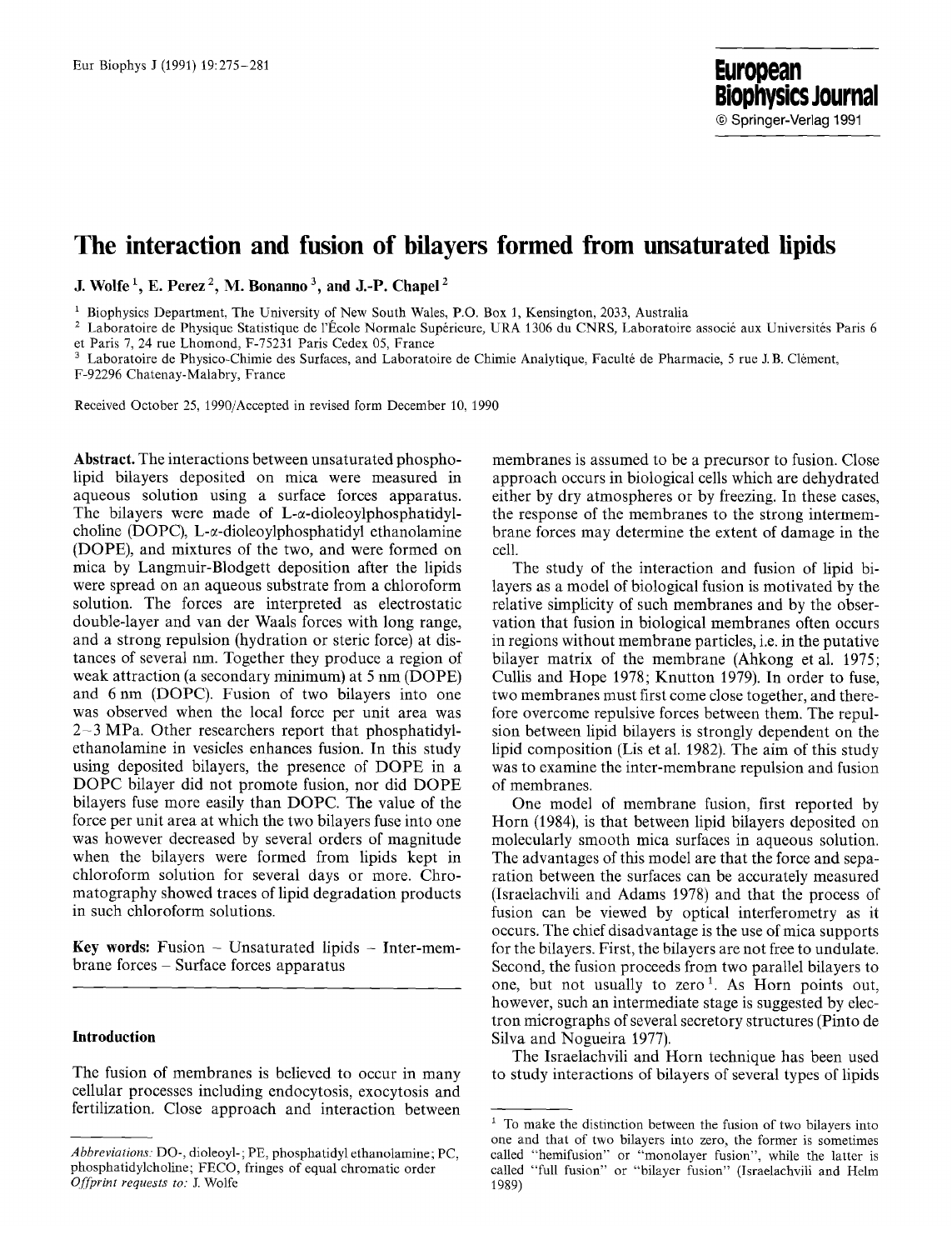(Marra and Israelachvili 1985; Israelachvili and Helm 1989) but to date there has been no study of unsaturated species. Unsaturated lipids are common in plant membranes. In the plasma membrane of rye protoplasts, for example, unsaturated PC and PE are two of the largest classes of lipids present (Lynch and Steponkus 1987). The studies reported in this paper use the technique of Israelachvili and Horn to study the fusion between bilayers of DOPC, of DOPE and of mixtures of the two lipids.

When lipid bilayers are brought close together so that the average water thickness between them is a few nm, then a strong interaction is observed (Lis et al. 1982). It is repulsive for most lipids studied. Two theories compete to explain this force: Marčelia and co-workers attribute it to polarization of the solvent by surface dipoles (Gruen and Marčelja 1979; Kjellander and Marčelja 1985) whereas Israelachvili and Wennerström (1990) and de Gennes and Pincus (1990) attribute it to movements of the lipid molecules. Having friends on both sides, we shall call it the hydration-steric interaction throughout this paper. The force decreases approximately exponentially with separation, and has a characteristic length of typically 0.25 nm. At small separations this force is much larger than other inter-membrane interactions (electrostatic and van der Waals forces). The magnitude of the repulsion at a given distance varies among lipid species over more than an order of magnitude (Lis et al. 1982; Marra and Israelachvili 1985). Thus, if bilayers are to fuse, they must be brought close together against a repulsion which varies strongly with composition.

We chose to investigate DOPC and DOPE bilayers for two reasons. First, we anticipated a substantial difference in the interbilayer repulsion for these lipids. We also considered that the different molecular geometries of these species might be important in fusion. Phosphatidylcholine is a lipid which forms bilayers and which is found in relatively high concentrations in many membranes of plants and animals. Phosphatidylethanolamine is usually found in smaller concentrations but, of the lipids that can form non-lamellar phases, unsaturated PE is one of the most common. Non-bilayer configurations have been implicated in fusion (de Kruijff et al. 1985) and we therefore wished to investigate the effect of such a lipid. The mode of action of fusion-promoting lipids is not known, but two possibilities merit consideration: (i) does the fusion depend on a reduction in the short range repulsion between the opposed bilayers ? or *(ii)* does the fusion-promoting lipid facilitate the geometric deformations which are intermediate stages in fusion ? The surface forces apparatus allows direct measurement of the repulsion, and thus yields information which can help distinguish between these possible explanations.

Most measurements of inter-bilayer forces using the surface forces apparatus have been made on lipids which are solid<sup>2</sup> at room temperature, whereas biological bilayers are fluid under normal conditions. We use dioleoyl lipids because we expected that bilayers of both DOPC and DOPE deposited on mica would be liquid at room temperature. Further they are members of the relatively small class of unsaturated lipids which are available commercially in pure form.

Bilayers with a wide range of surface densities can be deposited on hydrophilic surfaces by varying the lateral pressure of the monolayer at the air-water interface from which they are derived. The appropriate lateral pressure in a monolayer for the deposition of a bilayer which resembles a free membrane is not simply determined<sup>3</sup>. Marra and Israelachvili (1985) have studied the interaction of bilayers deposited onto mica surfaces from monolayers subject to lateral pressures of about  $35 \text{ mN} \cdot \text{m}^{-1}$  (with differences for different lipid species). They argue that this condition produces surface densities which equal those of a bilayer in excess water. It is difficult, however, to determine accurately the pressure at which is deposited a monolayer of appropriate density because the area density of fluid bilayers in excess water is not known accurately. Further there are technical difficulties in depositing homogeneous monolayers at lateral pressures approaching that which collapses the monolayer.

In all cases reported here, the first monolayer deposited on the mica surface was DOPE at  $35 \text{ mN} \cdot \text{m}^{-1}$ . This gives a stable, homogeneous hydrophobic surface, and allows comparison with previous results.

The measurements of force were conducted in an aqueous solution of 1 mol  $\cdot$  m<sup>-3</sup> NaCl at pH of approximately 6 (uncontrolled). The strong inter-bilayer repulsion at close approach (hydration-steric force) is at most weakly dependent on a range of dissolved ions (Marra 1985) although electric double layer interactions may depend weakly on the pH. The surface density of monolayers of phosphatidylcholines is at most a very weak function of pH of the subphase at the surface pressure used here (Birdi 1987).

#### **Materials and methods**

The forces and separations between surfaces were measured using a technique described by Israelachvili and Adams (1978) in which molecularly smooth mica sheets, partially silvered on one surface, are glued to two cylindrical glass lenses (radius typically 20 mm) whose axes are at right angles. One of the lenses is mounted on a lever spring system and the other on a piezo-electric crystal. The two silvered surfaces form an interferometer to produce fringes of equal chromatic order (FECOs) in white light and give a resolution of relative position of about  $+ 0.1 - 0.2$  nm. The deflection of the spring as the surfaces approach is calibrated to give the force with a precision of about 2%. The white light was filtered so that the lipid bilayers were exposed only to the green part of the visible spectrum which was the one useful for the measurements.

The water used was obtained from a MilliQ-Organex fed by reverse osmosis water. The lipids used were bought

<sup>2</sup> We use the nomenclature liquid and solid following the suggestion of Pallas and Pethica (1985)

<sup>&</sup>lt;sup>3</sup> A considerable range of monolayer pressures (12.5 to 50 mN $\cdot$  $m<sup>-1</sup>$ ) have been suggested as appropriate for comparision with bilayers (Albrecht etal. 1978; Nagle 1976; Gruen and Wolfe 1982)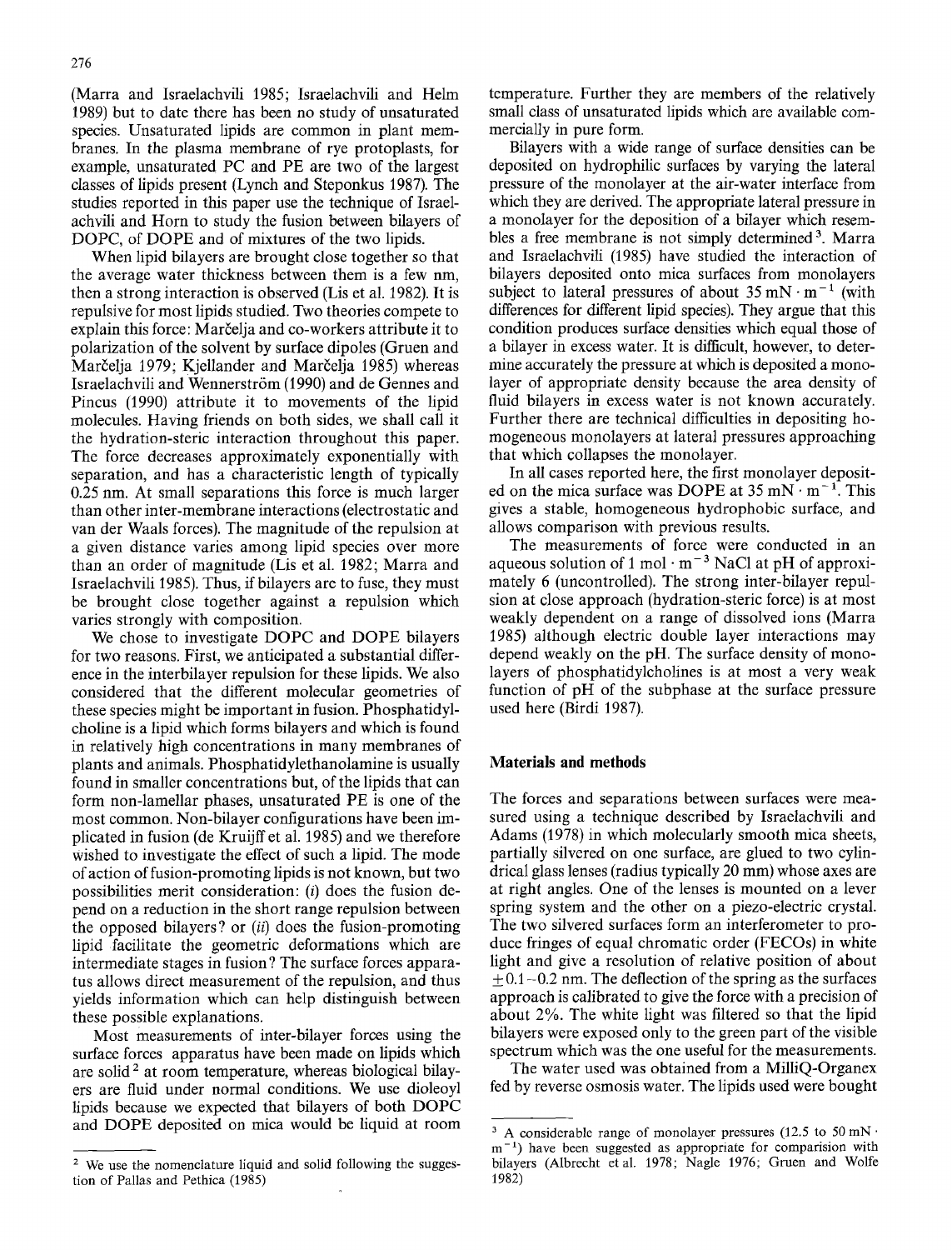from Avanti Polar Lipids and the nominal purity was >99%. Ethanol and chloroform were Merck A. R. grade.

For deposition experiments, the lipids were dissolved in chloroform to give solutions with a concentration of  $10^{24}$  molecules m<sup>-3</sup>. They were then spread on the airwater interface of a Langmuir trough. All glassware was cleaned in sulphochromic acid and rinsed in Millipore water. Stainless steel and teflon surfaces were cleaned either in sulphochromic acid and water or in alcohol and dried in a jet of nitrogen.

The depositions were conducted and the isotherms were measured in a Teflon coated trough. All surfaces in contact with water were Teflon except for the points of two stainless steel needles used to secure a floating tellon barrier used to measure the surface pressure. The sensitivity in measurement of surface pressure was  $0.1 \text{ mN} \cdot \text{m}^{-1}$ but the calibration was accurate only to 1 mN  $\cdot$  m<sup>-1</sup>. For deposition, the barrier was moved by a small servo motor (on anti-vibration mounts) to maintain constant lateral pressure within  $0.1 \text{ mN} \cdot \text{m}^{-1}$ . The though was used in a laminar flow cabinet in which the temperature was  $22 \pm 1$  °C and the humidity was not controlled. To determine the surface densities deposited on mica, freshly cleaved sheets of mica with a surface area of about 3000 mm 2 were raised and lowered (for first and second monolayers respectively) through the interface at 10 mm per minute, and the area swept by the barrier was measured. The same speed, 10 mm per minute, was used for deposition of the monolayers. This speed was chosen to maximise homogeneity of the monolayer. Homogeneity was checked by exposing monolayer-coated mica samples to steam, and looking for inhomogeneities in the pattern of the water condensation on the monolayer. At speeds of 10 mm per minute, areas greater than several square millimetres were produced with no observable inhomogeneity.

Lipid bilayers were deposited on the unsilvered side of the exposed mica surfaces by passing the lenses through lipid monolayers at the air-water interface first from water to air, then from air to water. To minimize the contamination of the monolayers on the trough by other surfactants, the surface was rinsed in the following way. First, the trough was cleaned and filled and the interface aspired. Then a monolayer of the desired composition was spread. This monolayer was then compressed and aspired. A further monolayer of the same composition was spread, compressed and aspired. The final monolayer for deposition was then spread and the chloroform was allowed to evaporate for 15 min.

The forces apparatus was filled with  $1 \text{ mol} \cdot \text{m}^{-3}$ NaC1 solution which had been degassed by both heating and pumping. The lenses bearing the bilayers were transferred to the apparatus while constantly immersed in aqueous solution in small beakers. An amount of concentrated chloroform solution of lipids (in the same ratio as the outer bilayer) was deposited on the surface of the solution in the apparatus to introduce approximately  $10^{16}$  lipid molecules – more than sufficient to provide a collapsed monolayer on the air-water interface in the apparatus and to saturate the aqueous solution.

## *Deposition of monolayers*

The first layer deposited on the mica was in all cases drawn from a monolayer of DOPE at an air-water interface with a surface pressure of  $35 \text{ mN} \cdot \text{m}^{-1}$ . To maintain this surface pressure in the trough, the reduction in the area of the monolayer was  $1.05+0.03$  times the surface area of the mica passed through it. Thus we assume that the surface density of the monolayer on the mica was 1.05 times that of the monolayer at the air-water interface. This contraction is small compared to that which accompanies the liquid-solid transition in monolayers at the air-water interface (Albrecht et al. 1978) so it seems to us unlikely that this small reduction in area per molecule implies a condensation from the liquid to the solid phase. When the second monolayer was deposited, the area per molecule in this outer layer was greater than that in the monolayer at the air-water interface. When the monolayer pressure was  $35 \text{ mN} \cdot \text{m}^{-1}$ , the surface density in the outer deposited monolayer of DOPC was  $0.88 + 0.01$ times that at the air-water interface. For DOPE the same factor was  $0.90 + 0.01$ . This expansion upon deposition again suggests that the deposited monolayer was in the fluid phase. We constructed isotherms for monolayers of each of the lipids at the air-water interface. In monolayers spread from organic solution there is always a significant incertitude in the absolute value of the area per molecule due to evaporation of the solvent. We do not report these isotherms here for that reason.

## *Homogeneity of mixed lipid biIayers*

Are the mixed monolayers of DOPE-DOPC homogeneous? The distance resolution of the surface forces apparatus is sufficient to clearly resolve the difference in thickness between monolayers of DOPE and DOPC (see Fig. 1). The FECOs produced between surfaces bearing mixed monolayers were smooth and showed no sign of bilayer heterogeneity at the limit of resolution.

There is however the complication that the different repulsion between the two species could lead to demixing when the force between the surfaces is large at very close approach. At a given separation, the force per molecule is greater for DOPC than for DOPE (see Fig. 1) and so at sufficiently large interbilayer force, DOPC molecules might be expected to diffuse away from the contact zone, leaving a surface monolayer rich in DOPE. This problem has been analysed in detail by Bryant and Wolfe (1989) but we can give here an order of magnitude calculation. The energy per molecule due to an exponential repulsion between planes with characteristic length  $\lambda$  is  $Pa\lambda$  where  $P$  is the force per unit area and  $a$  the area per molecule, and other interactions have been neglected. Equilibrium demixing becomes substantial when the energy difference for the two molecules is comparable with the thermal energy  $kT$ , and so is important for pressures P of order  $k T/a \lambda$ , which for typical values is about 40 MPa. As the pressures reported here are rather smaller, such a local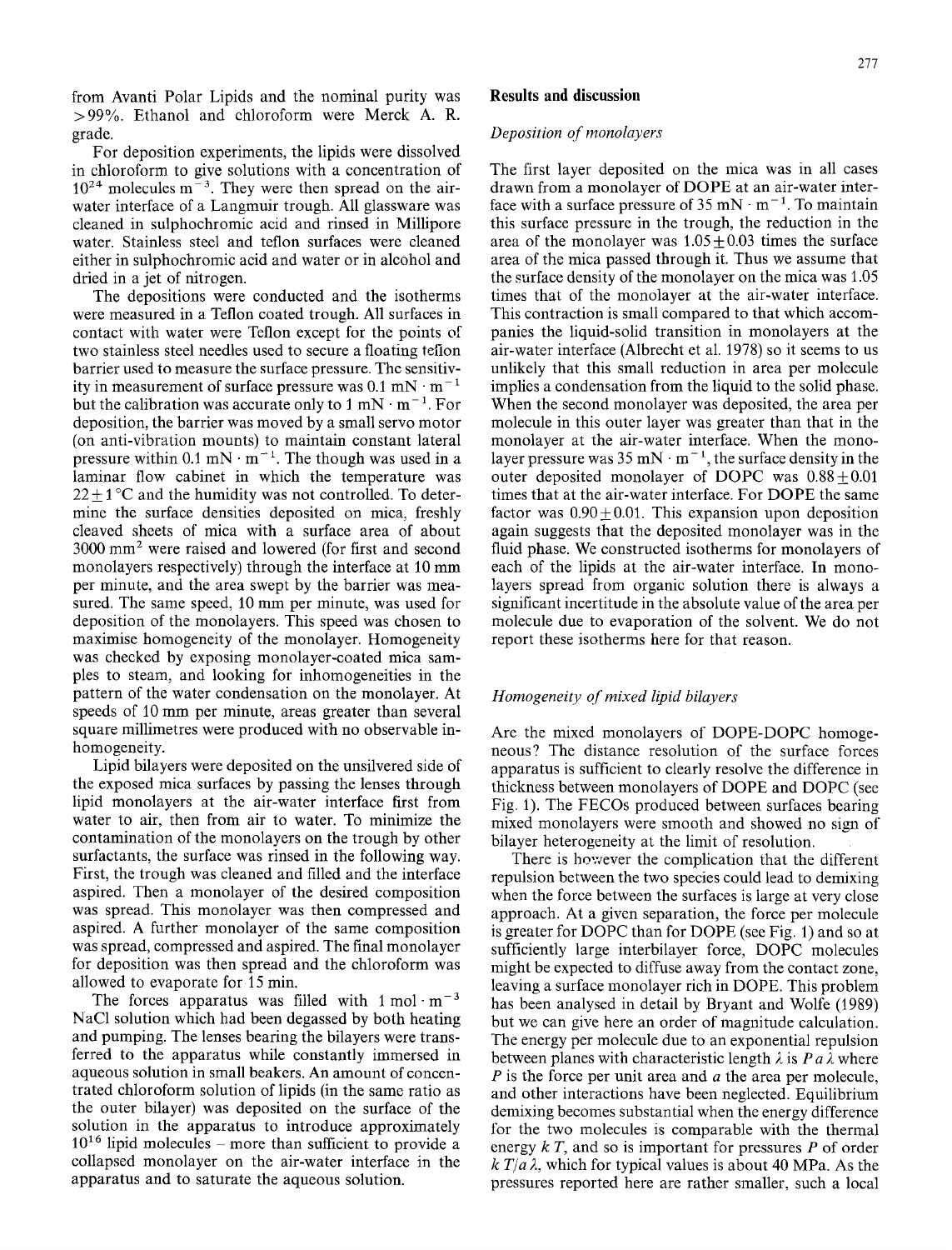

Fig. 1. Forces between two bilayers of DOPE (filled points) and DOPC (open points) across aqueous  $1 \text{ mol} \cdot \text{m}^{-3}$  NaCl solution. The reference distance  $D = 0$  is that between two mica surfaces coated with one DOPE monolayer. The water thickness between the two phospholipid bilayers can be estimated from the distance  $D$  by subtracting approximately 4 nm. The attractive minimum for DOPE is shown in the insert. Solid lines are guides for the eye, and dashed lines indicate the forces and distances at which the system is out of equilibrium

change in composition is expected to be only a small effect.

A related question concerns the way in which bilayers may deform due to their interaction at close approach. When bilayers are pressed together in the experiments reported here<sup>4</sup>, the energy of interaction increases among the molecules in the relatively small region of close approach. One might therefore expect molecules to diffuse in the plane of the bilayer, away from the region of close approach, and thus lower the total energy of the system. To obtain an approximate upper estimate to the extent of this effect, suppose that the lipids in the region of close approach equilibrate with those in the regions of large separation and negligible interaction. The former have a potential energy of interaction of about  $P \, a \, \lambda$  (see above). The work to transfer a lipid of area a between two regions of a monolayer differing in lateral pressure by  $\Delta \pi$ is  $a/\pi$ . Neglecting differences in composition (discussed above), equilibrium requires  $Pa\lambda = a\Delta\pi$ . The proportional change in molecular area  $\Delta a/a = -\Delta \pi/k_A$  where  $k_A$ is the area elastic modulus of the monolayer, and so for small *Aa,* 

$$
\Delta a/a = P \lambda / k_A \tag{1}
$$

Taking  $k_A$  as 100 mN · m<sup>-1</sup> and  $\lambda$  as 0.3 nm, the pressure required for a one percent change in  $a$  is about 30 MPa. The effect should therefore be small in the experiments reported here.

#### *Forces*

When two crossed cylinders are brought close together so that the separation  $d$  is much less than their radius  $R$ , the local geometry near the point of least separation represents that of a sphere with radius  $R$  near a plane. The force  $F(d)$  for this geometry is simply related (Derjaguin's approximation) to the energy of interaction per unit area  $U(d)$  between two parallel planes separated by  $d$  (a simpler but impractical geometry) thus:  $F(d)/R =$  $2 \pi U (d)$ . For this reason the force curves presented have *F (d)/R* as the ordinate.

The reference distance  $D=0$  used in this paper is the contact between two mica surfaces both coated with one DOPE monolayer. The water thickness between the two phospholipid bilayers can be estimated from the distances shown in the force/distance profiles by subtracting approximately 4 nm (the thickness of two lipid monolayers).

The force between surfaces as a function of distance was qualitatively similar for all cases studied: there was a weak exponential repulsion at separations of up to 30-40 nm, and a weak attraction (a secondary minimum) at about 5 nm (DOPE) and 6 nm (DOPC). The magnitude of the attraction was larger for DOPE than for DOPC. Figure 1 shows a typical force distance curve for DOPC and another for DOPE.

In the region of exponential repulsion, the decay length was in all cases equal to the calculated Debye length of the aqueous solution (see Fig. 1). We interpret this as the force due to an electric double layer (Israelachvili and Adams 1978). The magnitude corresponded to a surface potential of  $25 \pm 5$  mV for all the studied areas. This corresponds to approximately one charge per  $90 \text{ nm}^2$  (deduced from Grahame's equation; see for example Israelachvili 1985). Marra (1985) has reported the forces of interaction between bilayers of saturated PC and PE, but reports that there are no double layer forces in the presence of monovalent cations. We can only speculate how the difference between saturated and unsaturated might lead to a difference in effective surface charge. Perhaps the unsaturated lipids are deposited at rather lower surface densities and that this allows surface charges (including adsorbed  $H^+$  and  $OH^-$  ions) to remain on the

<sup>4</sup> Note however that the lateral constraint on these membranes is very different from that in lamellar phases where the membranes are brought together by dehydration and considerable compressive lateral stresses and strains may result (Lis et al. 1982; Wolfe 1987)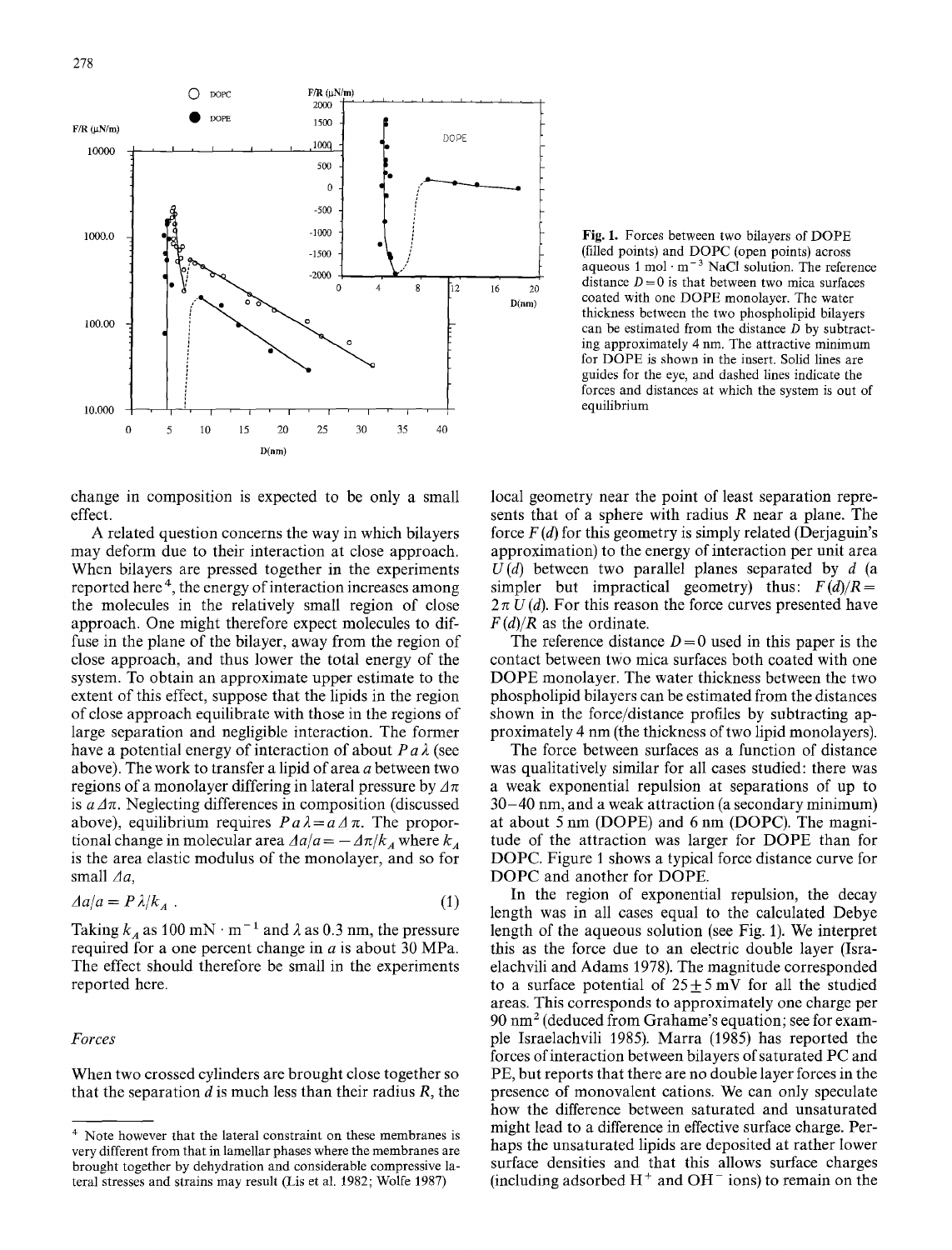mica, or to migrate through it when the surface is immersed in solution. The saturated lipids form more tightly packed layers on the mica, and might exclude such surface charges. Charged impurities in the outer monolayer could in principle be responsible if 0.7% of the lipids were chemically changed to produce a dissociating form, but this is inconsistent with our chromatography results (see later). Further, Marra (1985) did not observe any impurity with the saturated lipids he purchased from the same company (Avanti Polar Lipids).

At distances of less than 5 nm (DOPE) and 6 nm (DOPC), the repulsion increased steeply with decreasing separation. This strong force at close approach is the hydration-steric force. Figure I shows that, at any given separation, the short range repulsion between DOPC bilayers is greater than that between DOPE bilayers in agreement with the results of Marra (1985). The separation in the figure is that between the mica surfaces coated with one monolayer of DOPE. The attraction minimum is much larger for DOPE  $(-2 \text{ mN} \cdot \text{m})$  than for DOPC  $(+0.2 \text{ mN} \cdot \text{m}^{-1})$  which indicates smaller hydrationsteric forces for DOPE than for DOPC. The short-range repulsion begins at a separation 0.8 nm greater for DOPC than for DOPE. This may be interpreted as the result of a larger hydration-steric repulsion for DOPC, or of the putative larger size of the higher DOPC headgroup. The difference between these interpretations is largely semantic.

When no fusion occurred, and after separation of the surfaces, subsequent force measurements were completely reproducible.

# *Fusion*

When a sufficiently large, constant force was applied, the distance between the silvered surfaces reduced by about 4 nm over a period of 2 to 6 s. The process was similar to that reported by Horn (1984): a very small region on the fringes at the position of closest approach moved suddenly by an amount corresponding to 4 nm and then expanded to form a straight fringe corresponding to flat, parallel, circular regions with radii of typically  $30 \mu m$ . The separation between the silvered surfaces in this state was typically 4 nm greater than between the silvered surfaces on two bare micas brought into contact. Following Horn, we interpret this as the fusion of two bilayers into one, proceeding from one point and spreading out to produce a single bilayer between the mica surfaces over a macroscopic area. We henceforth refer to this state as fusion (see footnote 1). In this state the surfaces adhered strongly and could be separated by a force of the order of 1 mN. This is not fully consistent with the adhesion of two fully hydrophobic surfaces in pure water, but suggests that on separation the single remaining bilayer separated to leave on each mica a monolayer plus some of the lipid that was squeezed out on fusion.

After fusion and separation of the surfaces, the forces between the regions that had fused were not reproducible. Repulsive forces of tens or hundreds of  $\mu$ N were measured at separations of tens of nm. Sufficiently large forces could overcome these irreproducible repulsions and bring the surfaces into close approach. These force-distance curves sometimes exhibited almost horizontal regions. This behaviour may be interpreted as the force-distance curve for the deformation of debris remaining after the fusion-separation cycle. After fusion had been produced at one point, other zones of the mica surfaces where the bilayers were not damaged could still be used for a limited number of further measurements.

The forces required to produce fusion were large (F of order 4 mN). When the mica surfaces of the apparatus are subjected to large pressures, they deform and the relation between *F/R* and the interaction energy of planar surfaces no longer obtains. At very large pressures the deformed surfaces form circular flat regions. Neglecting the force applied in the small area near the perimeter of this region and the weak forces exerted by the surfaces far from contact, the pressure acting on the region of close approach is just the force divided by the area of this circle. The pressures at which fusion occurred were about 2 MPa. There were no significant differences among the pressures required to fuse bilayers of pure DOPC, pure DOPE and of mixtures of the two.

This observation is relevant to any explanation of the reported effect of PE in enhancing the fusion of unconstrained bilayers. Our results indicate that such fusion enhancement cannot simply be related to the weaker repulsion at short distance between bilayers containing that lipid. In an alternative explanation, the fusion of unconstrained bilayers may involve local fluctuations in the normal direction and, if so, the effect of PE on fusion may be related to a putative effect on such undulations. In our experiments the movement of the bilayers in the normal direction is constrained by the mica substrate. Thus the lack of an effect of PE on fusion in our experiments is consistent with the latter explanation.

## *Chemical changes in unsaturated lipids*

The results reported above were for experiments in which considerable care was taken to avoid oxidation of the lipids in chloroform solution. Solutions in chloroform were made up on the day of the experiment, the gas phase above the solution was rinsed with nitrogen, and the solution was kept in a sealed, light-tight container either in a freezer or in a container of (dry ice)  $CO<sub>2</sub>$ . Thus the lipids were in contact with chloroform and air, and put at room temperature simultaneously for about half a minute while they were prepared, and for the time taken for most of the chloroform to evaporate during monolayer spreading (on the order of a minute). In other experiments we had used lipids in chloroform solutions which were kept in a freezer for periods of one to fifty days; these included experiments using lipids obtained from Sigma which were delivered in chloroform in sealed containers. With respect to inter-membrane forces, these "old" solutions gave results similar to those reported above. With respect to fusion, however, the results were different and depended on length of exposure to chloroform. The pressure required for fusion was always less than that required for fusion of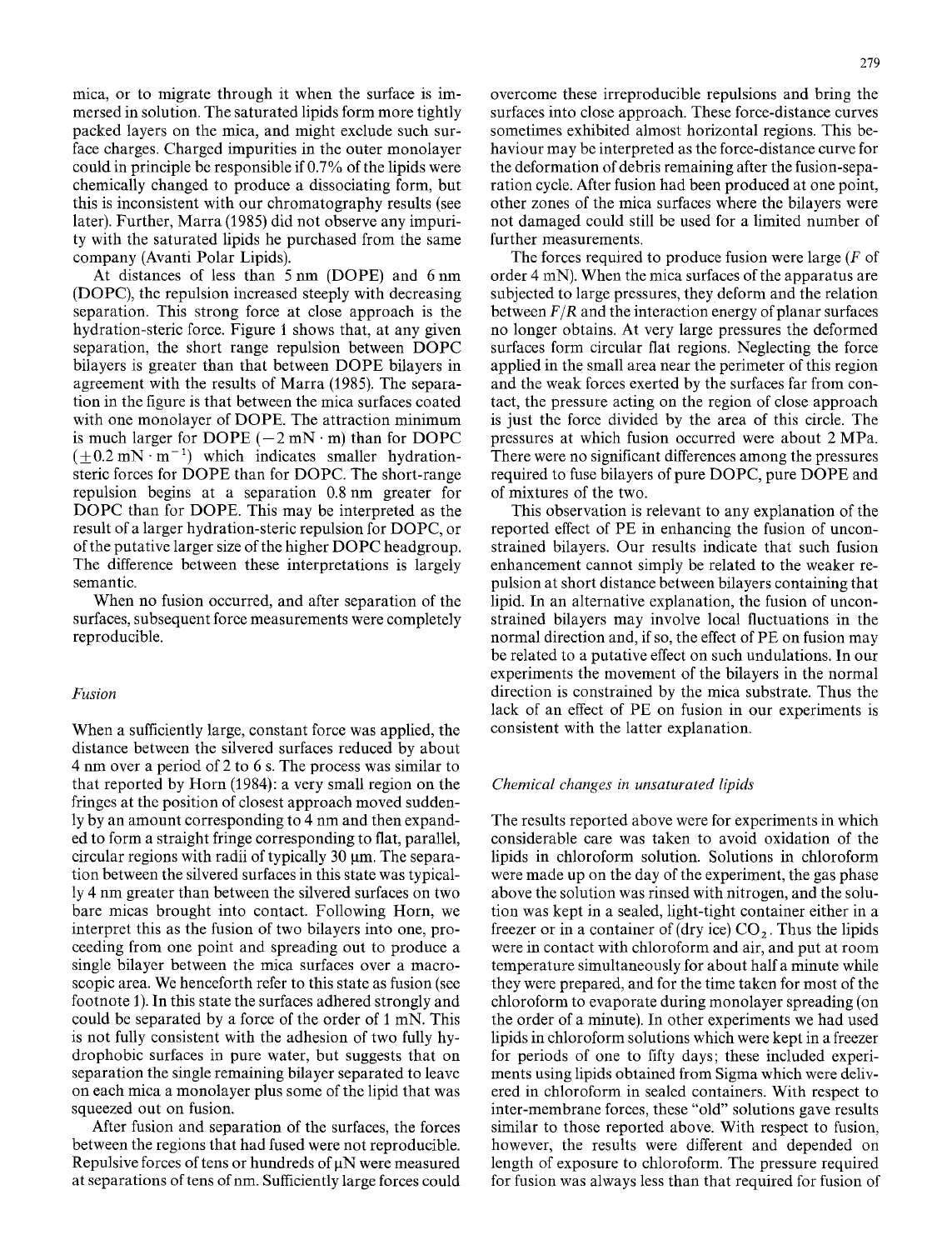bilayers using freshly prepared solutions (correlation coefficient of  $F/R$  with respect to exposure to chloroform was  $-0.38$ ). In contrast, however, the pressure required to produce fusion did not significantly decrease with time during experiments lasting up to two days during which the deposited bilayers were exposed to saline solution at room temperature and regularly exposed to intense illumination for the interferometry.

#### *Chromatography*

In order to find which transformation of the lipids had occurred, chromatographs of two lipid chloroform solutions were performed. One solution was stored for 8 months under nitrogen at  $-5^{\circ}$ C; the other was prepared and used immediately.

It has been reported that auto-oxidation occurs in the unsaturated chains of phospholipids (Wu et al. 1982; Porter and Weenen 1981). This oxidation probably results from free radical peroxidation of the double bond in phospholipids (Barclay et al. 1987). In order to detect hydroperoxides possibly formed in DOPC and DOPE solutions, we adapted the thin layer chromatography method used by Barclay et al. for detecting hydroperoxides in DLPC and PLPC. Barclay et al. used for development the mixture hexane/2-propanol/acetone (992/4/4), and they used a spray of N,N-dimethyl-p-phenylene diamine dihydrochlorure (DMPDADH) (1.5 g in methanol/water/acetic acid (128/25/1) for detection. As our lipids did not migrate in this solvent, we used  $CHCl<sub>3</sub>/$ n-Hexane/Methanol/acetic acid/water (60/35/20/15/1.5) (V/V) (Serrano de la Cruz et al. 1988) using DMPDADH spray for hydroperoxides, and iodine vapor to reveal unoxidized lipids.

Analyses were conducted to compare old and fresh lipid solutions. Two independent sets of measurements produced the same results:

 $-$  there was no trace of hydroperoxides in either solution - a slight spot at the solvent front (revealed with iodine vapor) was observed on the chromatograms of the old lipid solution (zero retention): No such spot was observed with the fresh lipid solution. Such spots appear generally with very hydrophobic molecular species like triglycerides or fatty acids (Bandi and Ansari 1988; Kolarovic and Traitler 1985).

The presence of fatty acids could be due to the occurrence of phospholipid hydrolysis producing lysolecithin. This kind of degradation was described by Hauser in 1971 with liposomes under ultrasonic irradiation. In order to search lysolecithin possibly present in our samples, HPLC was performed on 8 months old and fresh DOPC and DOPE solutions. The mobile phase was acetonitrile/methanol/phosphoric acid *(99/3/0.3,* V/V) with UV detection (203 nm). The chromatograms of the old solution and of the fresh one were identical. No peak of lysolecithin was present. There is none or less than 0.1% lysolecithin in our old solutions. The detection limit was obtained after calibration of a standard of lysolecithin (data not shown).

Barclay et al. (1987) report that the presence of oxidation products in unsaturated phospholipids promote the formation of non-lamellar structures, and from this one might expect them to affect the stability of bilayers. The effects noted by these authors, however, occur when the concentrations of oxidation products exceeded 10%: two orders of magnitude greater than the upper limit of concentrations in our experiments.

The degradation products noted above and reactions which occur in the presence of chloroform probably have little relevance to biology. Nevertheless, the observation that trace quantities of fatty acids or lysolecithin may promote fusion (perhaps by nucleation) at much lower pressures may be relevant to explanations of the mechanism of fusion.

Finally, we note that other researchers using lipid extracts from tissue have observed the generation of oxidation products when using procedures necessitating chloroform solutions (Bryant and Lynch, personal communication). Therefore these results should be regarded as a warning of the danger of artifacts that may arise in experiments designed to determine the influence on fusion of DOPE and/or of other unsaturated lipids, particularly those which, like DOPE, may form non-lamellar phases. "In view of the sensitivity of fusion to such low concentrations of contaminants, considerable care should be taken to distinguish between the effects of unsaturated lipids and that of their oxidation products.

# **Conclusion**

The conclusion from this work is that the pressure which must be applied for membrane fusion is similar for bilayers whose opposing faces are pure DOPC, pure DOPE or mixtures of the two. The significant difference is rather that these pressures are achieved at smaller separation for bilayers whose opposing faces contain DOPE.

*Acknowledgements.* The authors wish to thank C. Helm, J.N. Israelachvili, J.E. Proust, Nagarajan, L.R.C. Barclay, E. Sackmann, O. Abillon, D. Langevin and J. Meunier for helpful discussion. JW acknowledges the support of a France-Australia Collaborative Research Fellowship.

#### **References**

- Ahkong QF, Fisher D, Tampion W, Lucy JA (1975) Mechanism of cell fusion. Nature  $253:194-195$
- Albrecht O, Gruler H, Sackmann E (1978) Polymorphism of phospholipid monolayers. J Phys 39:301-313
- Bandi ZL, Ansari GAS (1988) Separation of rat liver phospholipids from polar non phospholipids by TLC. J Chromatogr 435:513 517
- Barclay LRC, Baskin KA, Kong D, Locke SJ (1987) Autoxidation of model membranes. The kinetics and mechanism of autoxidation of mixed phospholipid bilayers. Can J Chem 65:25-41
- Birdi KS (1987) Dipalmitoyllecithin monolayers at the air/water interface. Langmuir  $3:132-133$
- Bryant G, Wolfe J (1989) Can hydration forces induce lateral phase separation in lamellar phases ? Eur J Biophys 16: 369- 374
- Cullis PR, Hope MJ (1978) Effects of fusogenic agent on membrane structure of erythrocyte ghosts and the mechanism of membrane fusion. Nature 271:672-674